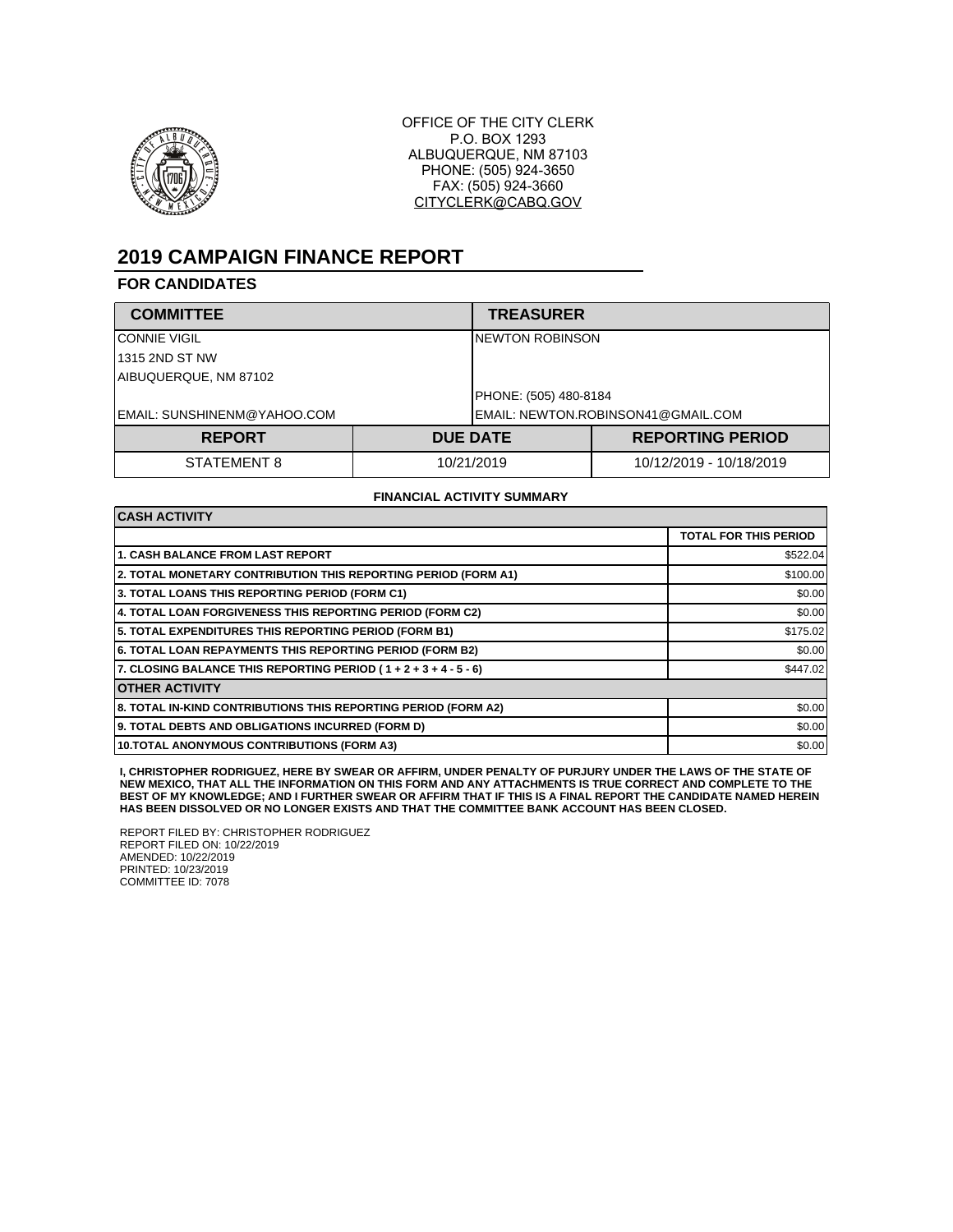## **FORM A-1 MONETARY CONTRIBUTIONS**

| <b>DATE</b><br><b>RECEIVED</b>      | <b>CONTRIBUTOR / INFORMATION</b>                                                                                                                 | <b>CONTRIBUTION</b><br><b>TYPE</b>                                                                | <b>AMOUNT</b> |
|-------------------------------------|--------------------------------------------------------------------------------------------------------------------------------------------------|---------------------------------------------------------------------------------------------------|---------------|
| 10/14/2019                          | <b>STUART DUNLAP</b><br>12424 ROYAL OAK AVE NE<br>ALBUQUERQUE, NM 87111<br>OCCUPATION/EMPLOYER:<br><b>Business Owner</b><br><b>SELF EMPLOYED</b> | <b>Monetary</b><br>PURPOSE:<br>ICONTRIBUTION TO<br><b>THE CAMPAIGN</b><br>IFROM AN<br>INDIVIDUAL. | \$100.00      |
| <b>TOTAL MONETARY CONTRIBUTIONS</b> |                                                                                                                                                  |                                                                                                   | \$100.00      |